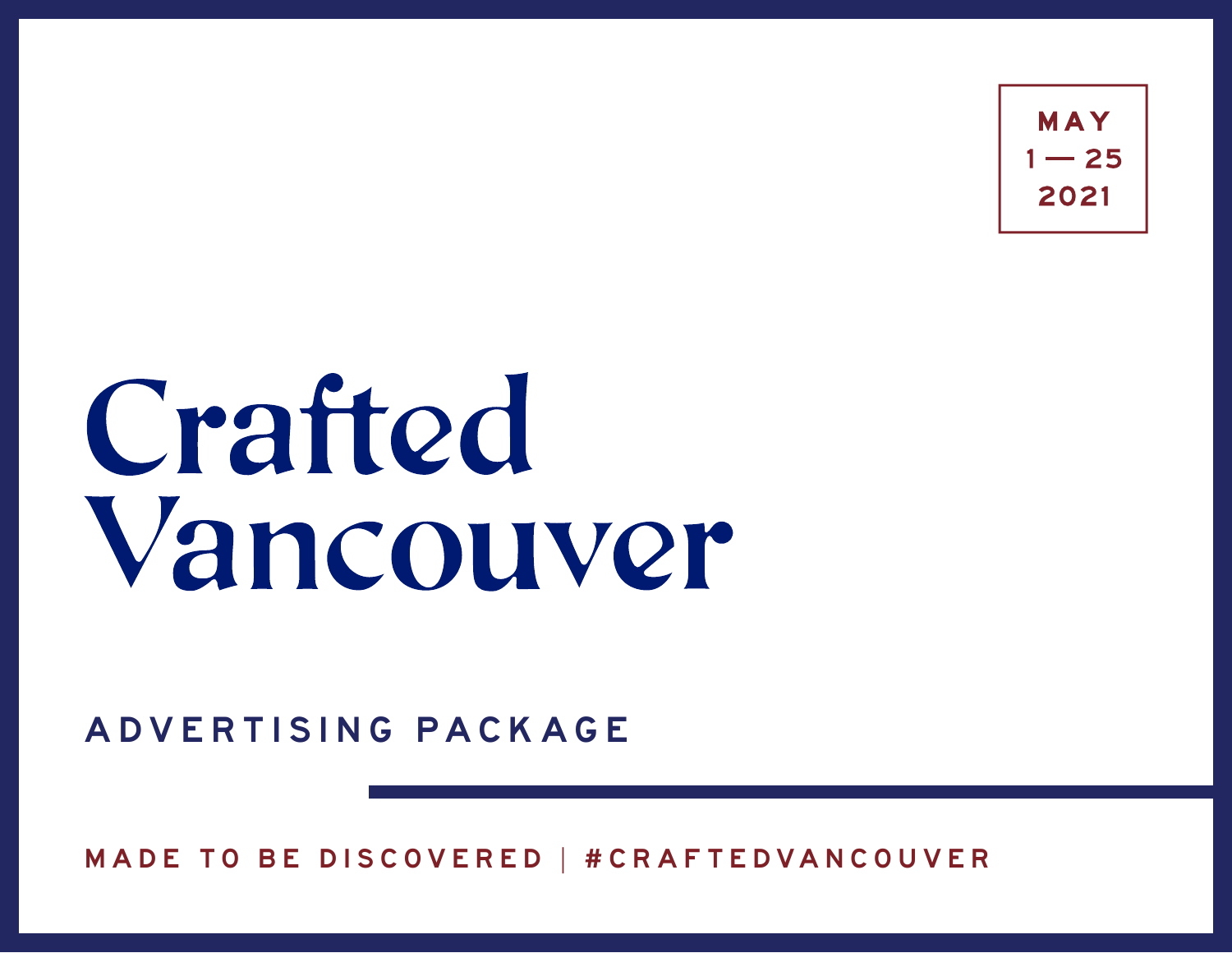### OUR REACH



2,119 **NEWSLETTER** SUBSCRIBERS



 $\boxtimes$ 

1,756 FOLLOWERS

| ŧ |  |
|---|--|
|   |  |
|   |  |

6,000+ AVERAGE PAGE VIEWS PER MONTH

57,000+ TOTAL PAGE VIEWS DURING FESTIVAL SEASON: MARCH –MAY

35,000+ TOTAL PAGE VIEWS DURING CRAFTED VANCOUVER MAY 1 –31

2,200+ TOTAL PAGE VIEWS DURING NON-FESTIVAL SEASON PER MONTH



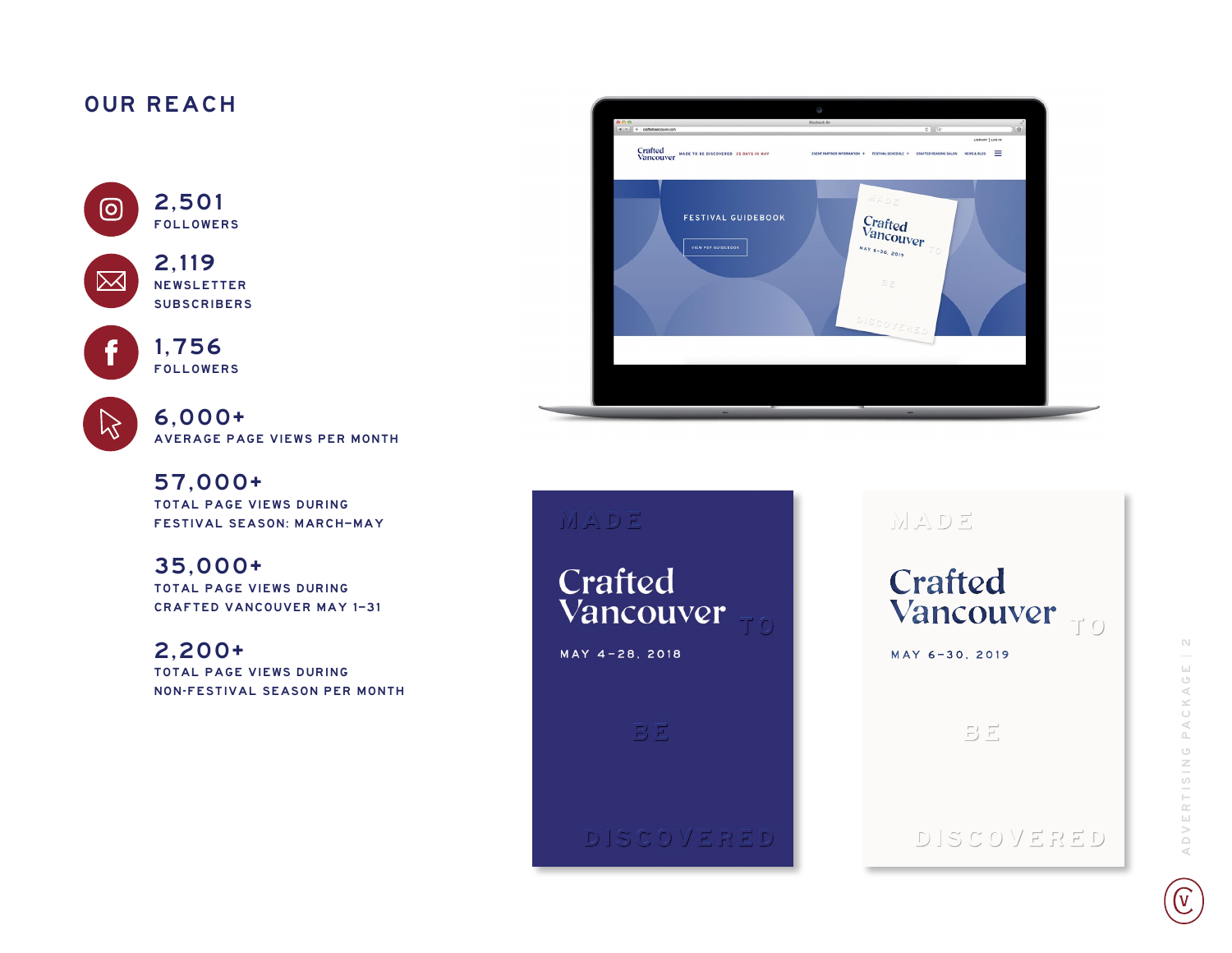# FESTIVAL GUIDEBOOK ADVERTISING

Crafted Vancouver designs and produces a collector quality Festival Guidebook each year. Working closely with our design and printing partners, we produce 5000 copies which includes detailed information on all festival events and highlights our advertisers and sponsors to our festival audience.

Guidebooks are distributed throughout April to select locations throughout Metro Vancouver and have a shelf life long after each festival. Major Guidebook drop-off locations are accessed on the homepage of our site April to May 25th. The most current digital version of the Guidebook is viewable on the home page of c[raftedvancouver.com.](http://CraftedVancouver.com) Archived versions are available to reference on the dedicated Festival Guidebook page of the website. Official Event Partners receive 100 copies for their own distribution. Crafted Vancouver Community and Collector Members receive a copy of the Guidebook mailed to their door.

Update: The 2021 Festival Guidebook will be produced in digital format only. We are offering discounted rates to reflect this decision. Distribution of the digital Festival Guidebooks will continue to reach a wide Canadian and international audience.

| <b>Guidebook Advertising</b>   | <b>Standard Rates</b> | <b>Event Partner Rate</b><br>40% Discount<br>(limited space available) |
|--------------------------------|-----------------------|------------------------------------------------------------------------|
| Inside Back Cover (6.25" x 9") | \$1200                | N/A                                                                    |
| Full Page (6.25" x 9")         | \$1000                | \$600                                                                  |
| Half Page (5.75" x 4.125")     | \$500                 | \$300                                                                  |

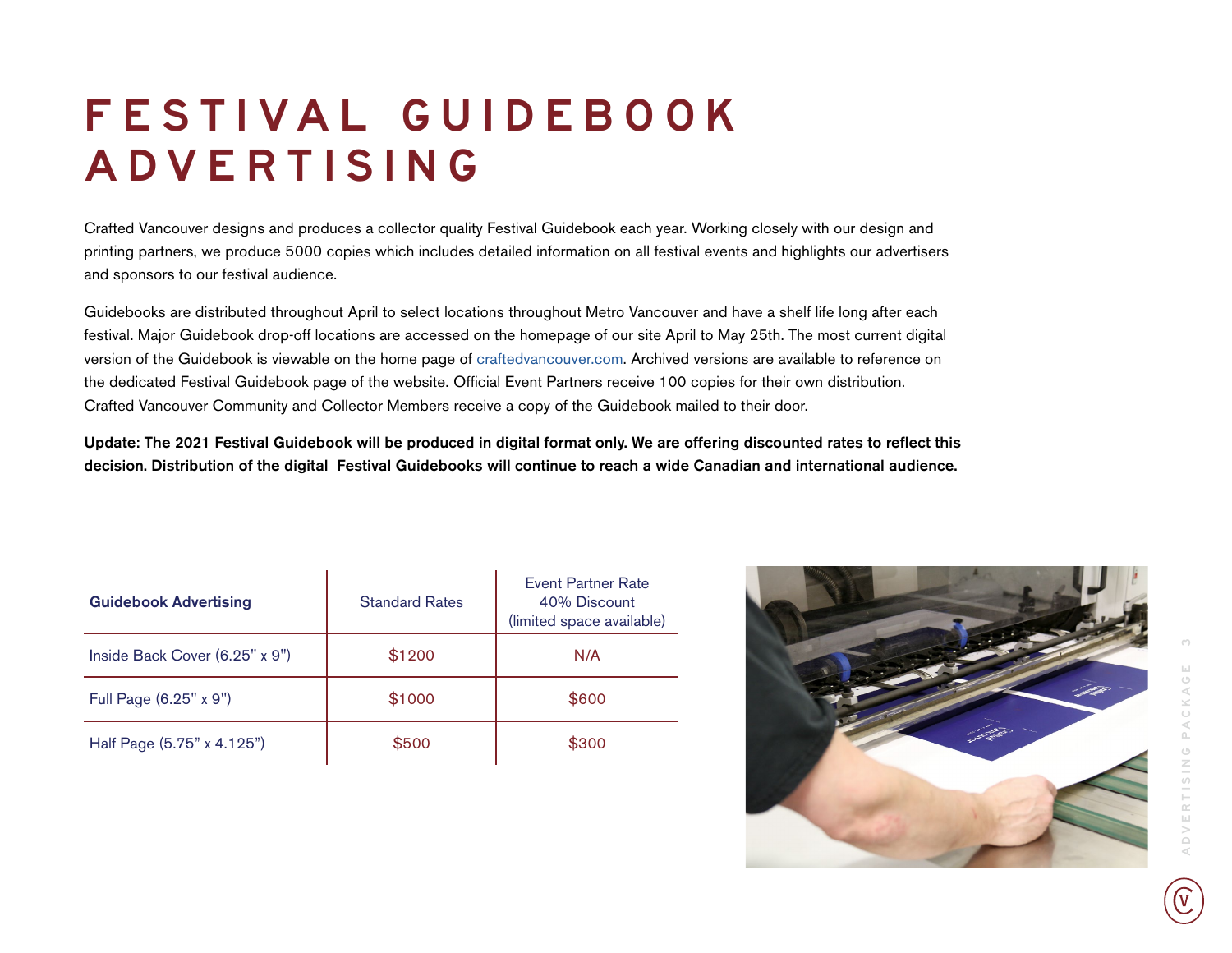## GUIDEBOOK AD SPECS

#### File Preparation

- Full Colour is preferred (no additional charge)
- Please do not create ads in a word processing application
- Creative must be provided in high resolution PDF format
- File resolution for raster images must be 300 dpi
- Logos and text should be vector
- Printers Marks are not required, only include crop marks
- All images and text must be converted to CMYK colour
- In addition, source files must be provided; please compress source files including ALL image and logo links into a ZIP archive





## Full Page Ad Trim

6.25" x 9"

#### Live Area

(Please keep all important information within the Live Area) 5.75" x 8.5"

**Bleed** 0.25" all sides

Trim Size + Bleed 6.75" x 9.5"



## Half Page Ad Trim

6.25" x 4.5"

#### Live Area

(Please keep all important information within the Live Area) 5.75" x 4"

**Bleed** 0.25" all sides

Trim Size + Bleed 6.75" x 5"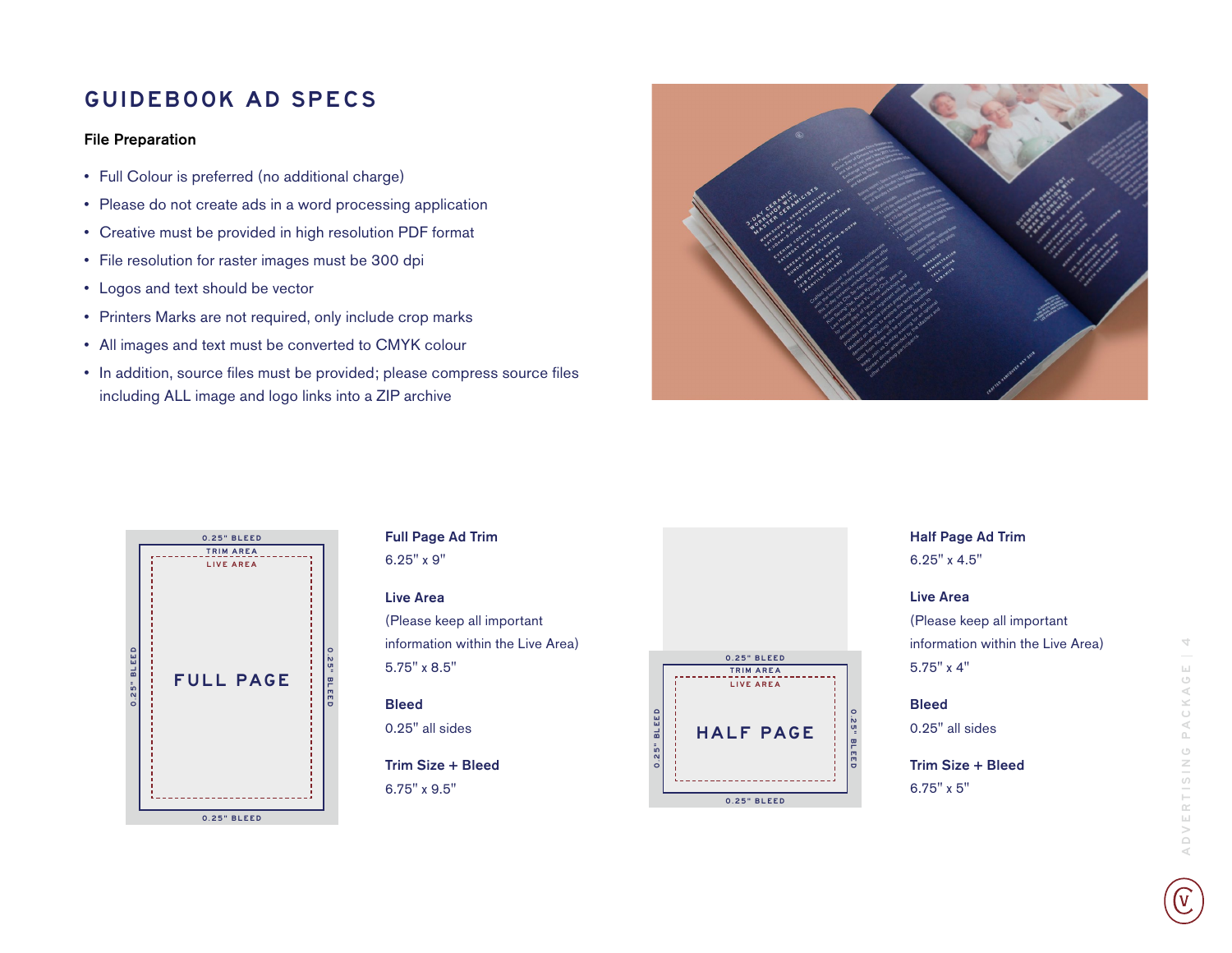# ROTATING HOME PAGE A D V E R T I S I N G

Crafted Vancouver offers up to 12 Rotating Home Page Advertising spaces each year. During the 2019 festival period CraftedVancouver.com received 57,000+ page views. Our dedicated Social Media Manager and Blog & Newsletter Editor remain active on our social media channels year-round and produce monthly Blog and Newsletter posts.

Ads remain on the home page of c[raftedvancouver.com](http://CraftedVancouver.com) for 12 months-March 1 to February 28. Ads can be changed at any time during this period.

Each year, from January 1 to May 30, Crafted Vancouver offers additional complimentary rotating ad space to a select group of outstanding craft-sector initiatives.

| <b>Rotating Home Page Advertising</b> | <b>Standard Rates</b> | <b>Event Partner Rate</b><br>40% Discount<br>(limited space available) |
|---------------------------------------|-----------------------|------------------------------------------------------------------------|
| Home Page Ad size (1140 x 450px)      | \$1000                | \$600                                                                  |

| <b>Guidebook Advertising &amp;</b><br><b>Rotating Ad Combo</b> | <b>Standard Rates</b><br>15% Discount | Event Partner Rate<br>40% Discount<br>(limited space available) |
|----------------------------------------------------------------|---------------------------------------|-----------------------------------------------------------------|
| Home Page Ad & Inside Back Cover                               | \$1870                                | N/A                                                             |
| Home Page Ad & Full Page Ad                                    | \$1700                                | \$1200                                                          |
| Home Page Ad & Half Page Ad                                    | \$1275                                | \$900                                                           |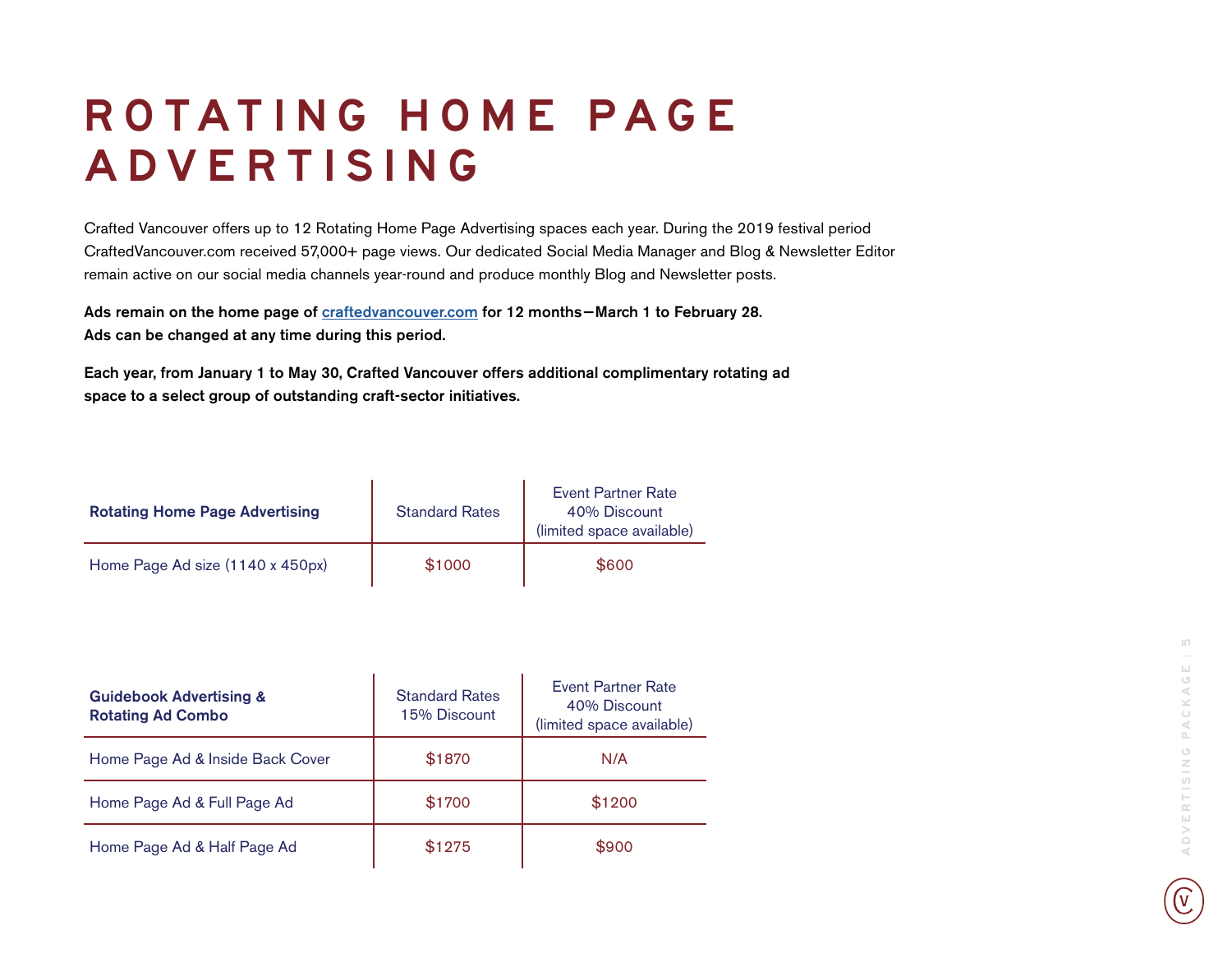#### WEBSITE AD SPECS

#### File Preparation

- Ad size is 1140 x 450 pixels
- RGB colour mode
- Please do not create ads in a word processing application
- Creative must be provided in high resolution JPEG format
- File resolution must be no lower than 72 dpi and no higher than 300dpi